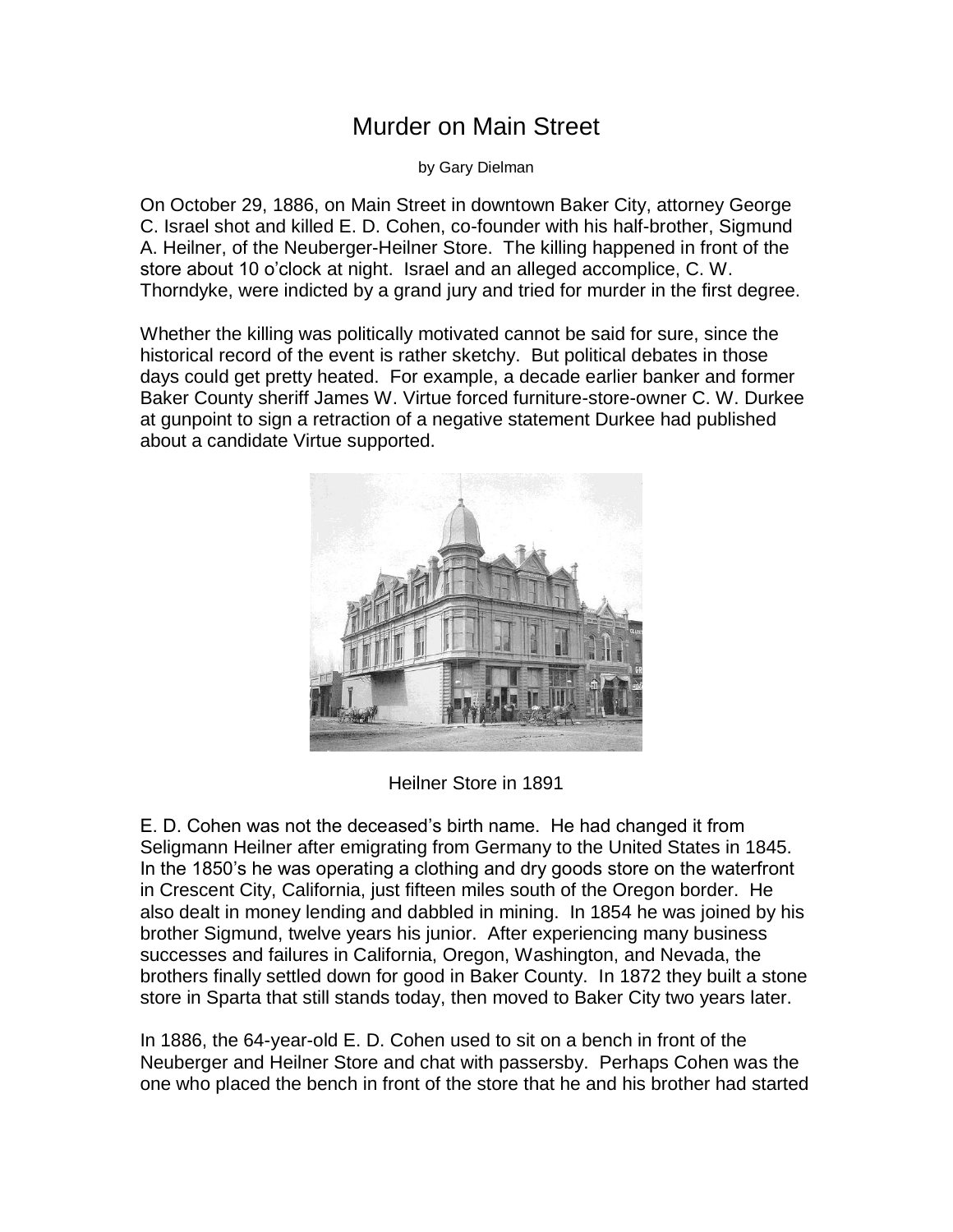in 1874. For several years, Cohen had pretty much been retired from an active role in the business, leaving operations in Sigmund's more capable hands.

As mentioned, the facts surrounding Cohen's killing are not well known. A search of Baker County Courthouse records reveals that the criminal file is missing and the coroner's inquest file contains a few subpoenas but no record of the proceedings or findings of the coroner's jury. Newspaper microfilm files lack the crucial local newspaper editions that would have described the events of the fatal night and covered the trial.

A Portland *Oregonian* article dated Sunday, October 31, 1886, helps us with some of the facts. It reported that on Friday evening Cohen and Israel had argued, perhaps about how Israel was conducting a case in which Cohen had an adverse interest. They separated only to meet in front of the Neuberger and Heilner Store later that same evening.

The *Oregonian* gave two versions of the killing. By one account, Israel went off, armed himself, and then returned seeking Cohen, this time accompanied by C. W. Thorndyke. Thorndyke is reported to have said, "Israel, there he is now. Go for him. I'll stand by you." Israel is supposed to have approached Cohen telling him to put his hands up, to drop it or he'd shoot, and immediately fired at Cohen. Then Thorndyke told Israel not to shoot again, because Cohen was done for. The bullet had hit Cohen in the right side and passed through him on a downward course killing him instantly.

Israel, for his part, claimed Cohen was armed and hunting for him. All he had done was fire at Cohen in self defense. A gun was found beside Cohen, but it was not clear whether it was Cohen's gun or was placed there after the shooting.

The district attorney immediately convened a grand jury, which indicted Israel for murder in the first degree and Thorndyke as an accessory before the fact. At their arraignment, Israel's partner, attorney C. W. Manville, representing both defendants, filed motions to throw the cases out, which where rejected by the judge. Both defendants entered not guilty pleas.

We may never know what evidence each side developed during the January 1887 trial. What we do know is that the jury brought in a not guilty verdict after eighteen hours of deliberations. Reactions to the verdict were polarized. The Baker City *Sage Brush* praised the verdict as giving "general satisfaction to this community." Other newspapers responded with disbelief. The *Pendleton Tribune* said, "Mr. Cohen was a Jew, and Israel had friends and money, hence a verdict that would not otherwise have been reached." The *Grant County News*  wrote, "Verily the ways of the law are past finding out."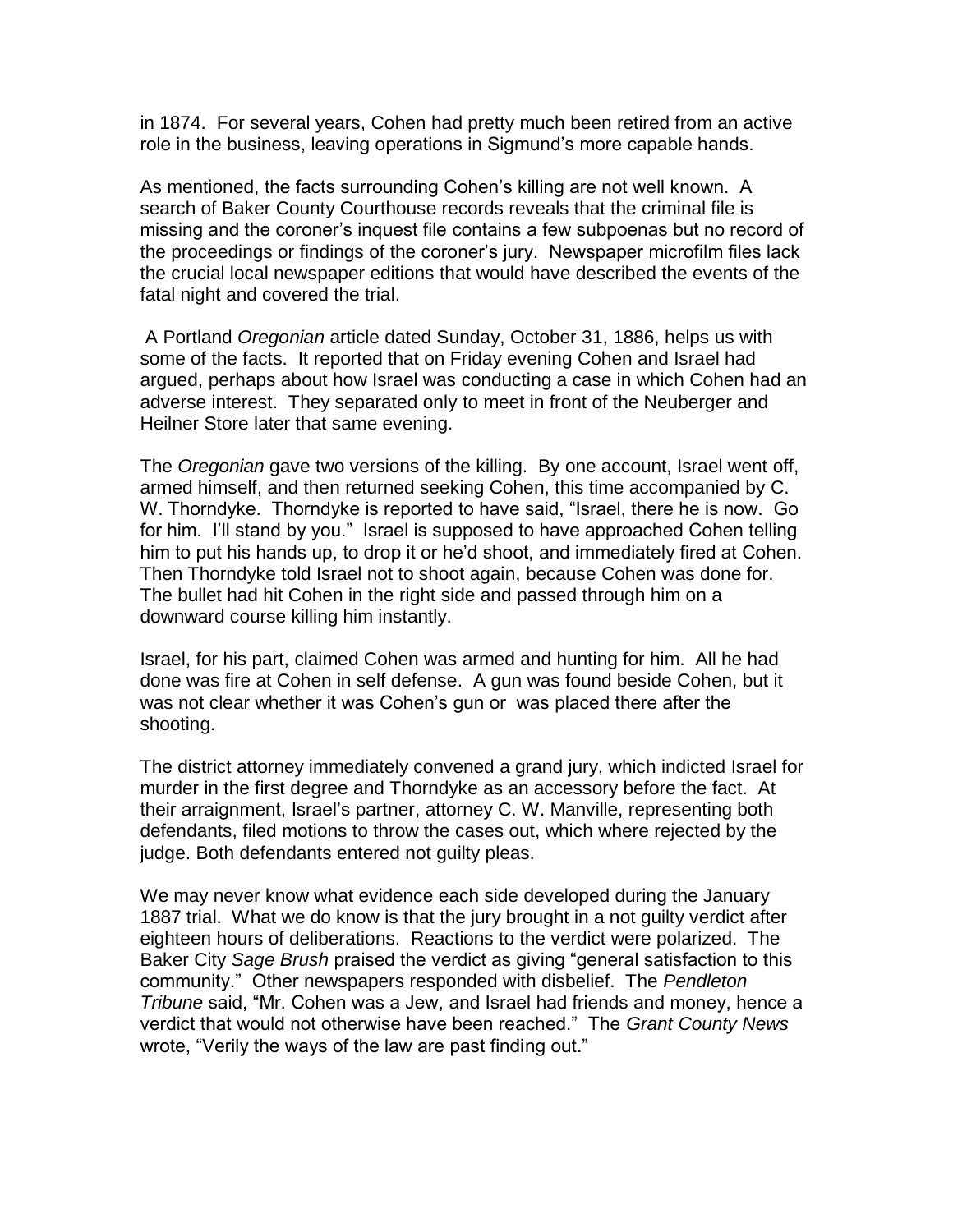The verdict outraged many of Baker City's most prominent business and professional leaders, including the deceased's brother, Sigmund Heilner, C. W. James, Henry Rust, J. H. Jett, C. F. Hyde, John Geiser, James Wisdom, W. C. Hindman, K. Crabill, Paul Basche, Sylvester Grier, J. P. Faull, Sam Ottenheimer, S. B. McCord, L. W. Place, Samuel Lew, and many others. A February 1887 article in the *Baker County Reveille*, reported in detail on the group's "Indignation Meeting" at Cleaver's Hall. Besides forming a twenty-five-member Committee of Safety as watchdog of the justice system, they passed several resolutions, the first of which read, "Resolved, That in the opinion of this meeting the shooting of our late fellow citizen, E. A. Cohn (sic) was absolutely unjustifiable."

Another resolution decried the post-verdict party attended by Israel, Thorndyke, and their supporters, and accused them of "holding saturnalia over their victim's dead body and crowning their crime in unlimited champagne." Defenders said it was just a dinner in celebration of Thorndyke's delayed marriage, which took place the day after the acquittal.

The meeting ended with a declaration: "By this meeting the people of Baker City have said, first, that the old reprobate who edits the *Sage Brush* does not speak their sentiments. Second, that this same old 'pimp' cannot hereafter abuse and vilify the respectable citizens of Baker City with impunity. Third, that the officers of the law must do their duty. Last, but not least, they are dissatisfied with the verdict of the jury."



Sigmund Heilner

It was reported that Sigmund Heilner "is not disposed to harbor ill-will toward court or jury." But he did not just sit back and watch things happen. Heilner family papers show that he hired Portland attorney H. Y. Thompson to assist the Baker County district attorney in the prosecution of Israel and Thorndyke. And, as reported above, he participated in the "Indignation Meeting."

E. D. Cohen's body was transported to Portland for burial in Beth Israel Cemetery. Sigmund delayed writing his family in Germany about his brother's